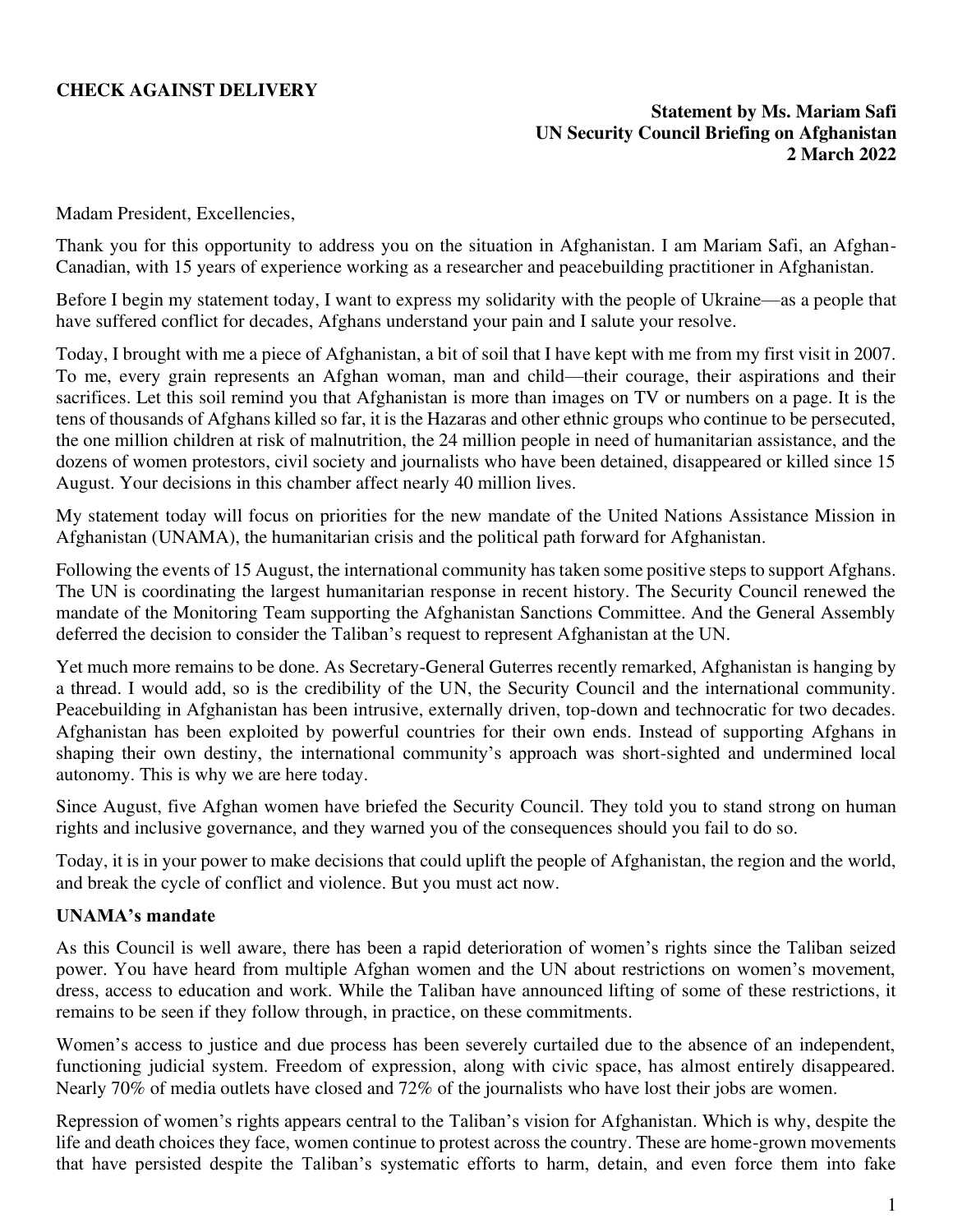confessions. As we speak, the Taliban are searching homes and offices in Kabul, spreading fear among ordinary Afghans. This campaign of intimidation should signal to the international community, particularly those who seek to engage the Taliban, that they should be judged by their actions and not their words. Engagement without conditions is complicity.

The Taliban are willing to silence those who criticize them. You as the international community must therefore be clear that you are watching. This is why it is essential for UNAMA to have a robust mandate to monitor and report on human rights and to support the implementation of Afghanistan's international obligations. The Special Rapporteur on the Situation of Human Rights in Afghanistan, while also critical, cannot replace UNAMA or the local infrastructure that existed before August. Without the free functioning of the media and civil society, without the scrutiny of the international community, neither the Taliban's abuses, nor their commitments, can be monitored. UNAMA must therefore have the resources and capacity to extend its reach, and support local organizations to carry out their human rights work.

Most importantly, the Security Council must ensure that UNAMA prioritizes gender equality and the rights of women, *both* their protection and their participation. You will have no one to protect unless you also advocate for the active participation of women in the public and political life of their country. Therefore, I implore the Security Council to ensure that UNAMA has an explicit mandate to support the full, safe, equal and meaningful participation of women across all processes and regularly consults with women and civil society more broadly, including LGBTQI+, youth, victims and all ethnic and religious communities.

## **Humanitarian response**

Today, nearly 60% of Afghans are in need of humanitarian assistance, and an estimated \$4.4 billion is required to provide it. Afghan women's organizations are calling for at least 40% of these funds to be dedicated to women, girls and female-headed households, and for a significant increase in funding to local humanitarian organizations. Moreover, women's participation in delivering humanitarian assistance is essential. The humanitarian response must be carried out in partnership with Afghan civil society, who, if given the resources, are ready to support. It's time the international community returns ownership of such processes to Afghans.

While humanitarian assistance is critical, it cannot take the place of a strong national economy. Development aid is necessary to prevent the collapse of the banking system and to allow ordinary Afghans and local organizations access to much-needed resources.

Excellencies, let me be clear: the recent decision of the United States to split \$7 billion of Afghanistan's frozen assets and keep them from the Afghan people is nothing short of theft. These funds belong to Afghans, and must be returned to them. In order to avoid benefitting the Taliban, the funds can be gradually released to the Central Bank, which should remain independent and managed by a neutral, technical team. Moreover, since taking power, the Taliban have been collecting sufficient revenues, yet civil servants are being paid irregularly. Where is this revenue going? We need transparency on how these funds are being spent, as well as accountability for any additional funds going into the country.

# **Political path forward**

This brings me to my final point.

It has been six months and the Taliban have yet to articulate their vision for a political path forward, nor have they fulfilled their assurances of security. On the contrary, the Taliban maintains close ties with foreign terrorist fighters, mainly through the Haqqani Network and Al-Qaida; ISIS-K has expanded its reach into the country, and the Taliban have created battalions of suicide attackers to integrate into their own defense forces.

Madam President, being in a position of power requires being able to govern, and to do so responsibly. It means being accountable to the people you serve. And having the wisdom to accept should they disagree with you. There are no two ways about it.